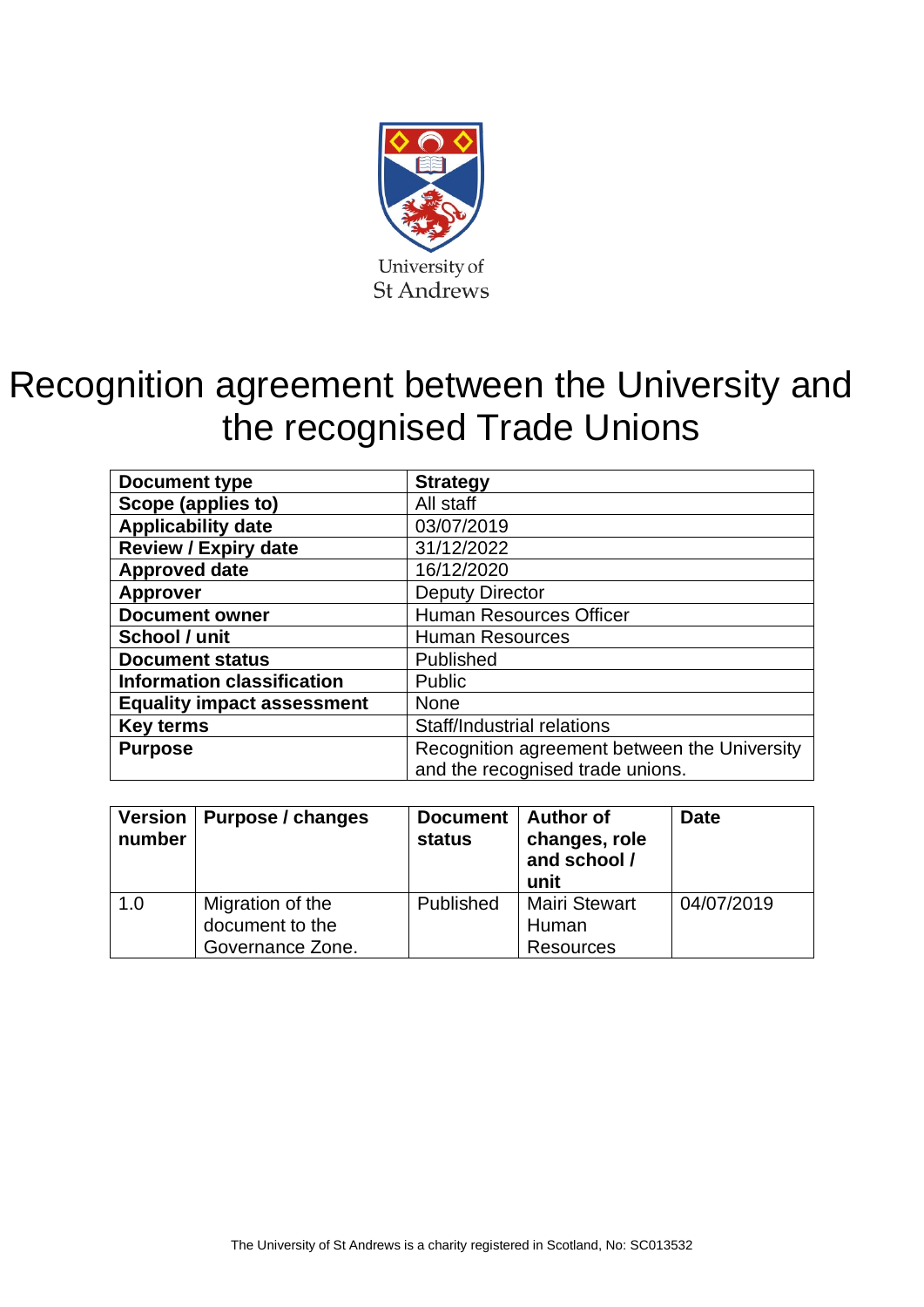## **Table of contents**

| 1.  | Recognition agreement                                                        | 3  |
|-----|------------------------------------------------------------------------------|----|
| 2.  | Definition of terms                                                          | 3  |
| 3.  | Commencement date                                                            | 3  |
| 4.  | Purpose and scope                                                            | 3  |
| 5.  | General principles                                                           | 3  |
| 6.  | Union representation                                                         | 4  |
| 7.  | Time off for Union meetings and other facilities                             | 5  |
| 8.  | Time off for Health and Safety Representatives                               | 6  |
| 9.  | Time off for Union Learning Representatives                                  | 6  |
| 10. | Joint Negotiating and Consultation Committee                                 | 6  |
| 11. | <b>Special Interest Groups</b>                                               | 7  |
| 12. | Grievances and Discipline                                                    | 7  |
| 13. | Variations                                                                   | 8  |
| 14. | <b>Dispute</b>                                                               | 8  |
| 15. | Termination                                                                  | 8  |
| 16. | <b>Review</b>                                                                | 8  |
|     | Appendix A: Constitution of the Joint Negotiating and Consultation Committee | 9  |
|     | Appendix B: University of St Andrews Trade Union Bargaining Groups           | 11 |
|     | Memorandum of Understanding                                                  | 11 |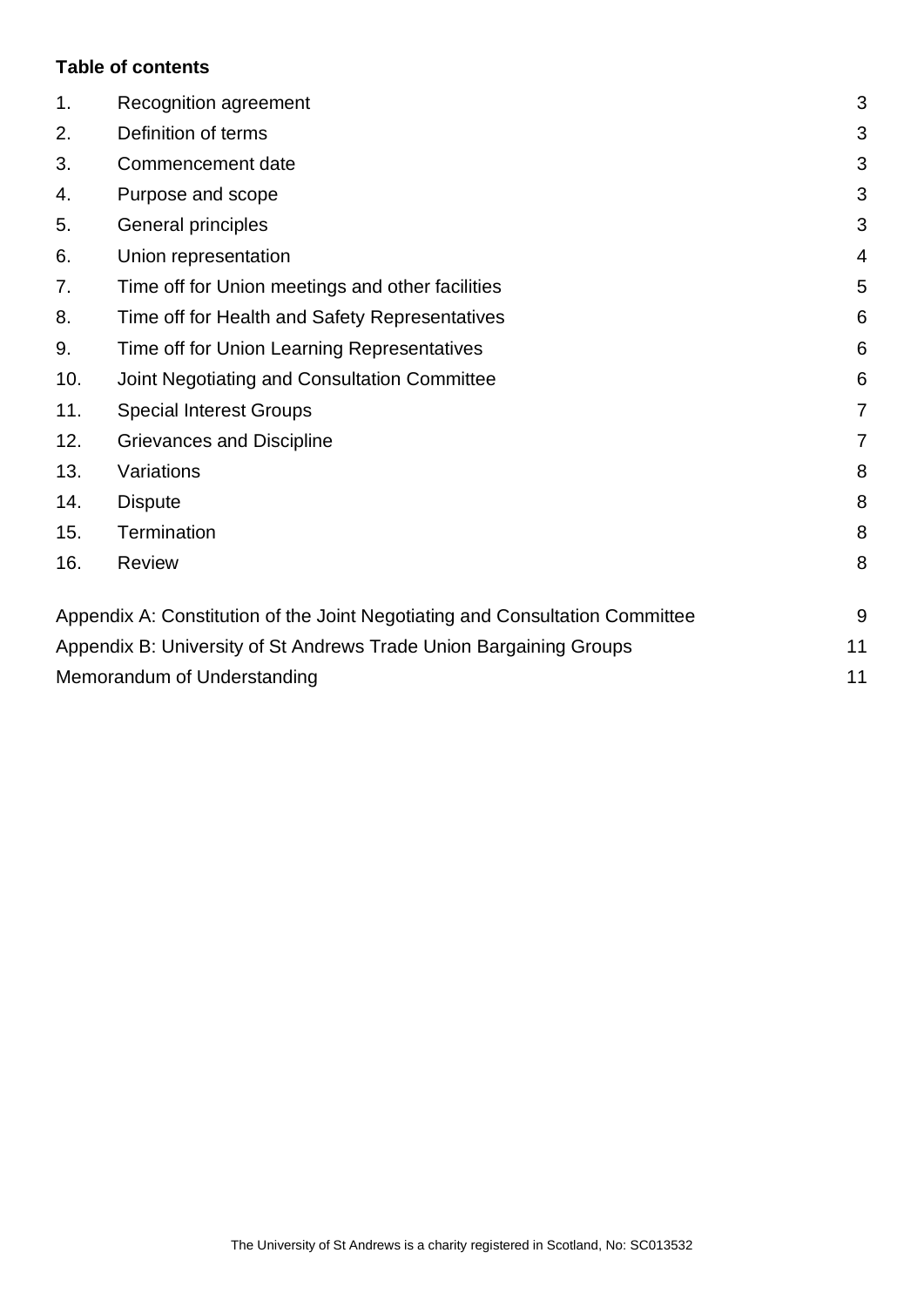# <span id="page-2-0"></span>**1. Recognition agreement**

# 1.1 between the University of St Andrews (Employer) and

- UCU Trade Union)
- UNISON (Trade Union)
- UNITE (Trade Union)

# <span id="page-2-1"></span>**2. Definition of terms**

2.1 In this Agreement:

| <b>The University</b>   | <b>Refers to University of St Andrews</b>                                       |
|-------------------------|---------------------------------------------------------------------------------|
| <b>The Trade Unions</b> | Refers to the University of St Andrews Branches of UCU, UNISON,<br><b>UNITE</b> |
| <b>Employees</b>        | Refers to all employees of the University of St Andrews                         |

## <span id="page-2-2"></span>**3. Commencement date**

3.1 This Agreement commences on 4 July 2019 and supersedes any previous agreements.

## <span id="page-2-3"></span>**4. Purpose and scope**

- 4.1 The University and its recognised Trade Unions share a common interest in securing the aims, plans, goals and objectives of the University and through these the continued development and success of the University, its employees and students.
- 4.2 The purpose of this agreement is to determine trade union recognition and representation within the University and establish a framework for consultation and collective bargaining. The agreement is not intended to detract from an individual right of access to management or the University's right to communicate directly with employees or the unions' right to communicate with their members and conduct union business in accordance with TUS rules. The key and overriding principles of this agreement are for management and unions to work together in partnership to build positive relationships in the workplace, to foster constructive collaboration and to seek effective and forward-looking dialogue and agreement on terms and conditions of employment and related staffing issues*.*
- 4.3 The parties have identified common objectives they wish to pursue and achieve. These are:
	- to ensure that employment practices within the University are conducted reasonably.
	- to ensure effective communication with all employees throughout the University.
	- to achieve greater participation and involvement of all employees in the issues to be faced in running and developing the University.
	- to ensure that equal opportunities are offered to employees and that the treatment of employees will be fair and equitable and, subject to the provisions of confidentiality, be transparent in all matters of employment.

## <span id="page-2-4"></span>**5. General principles**

5.1 The University and the Trade Unions accept that the terms of this agreement are binding in honour upon them but do not constitute a legally enforceable agreement.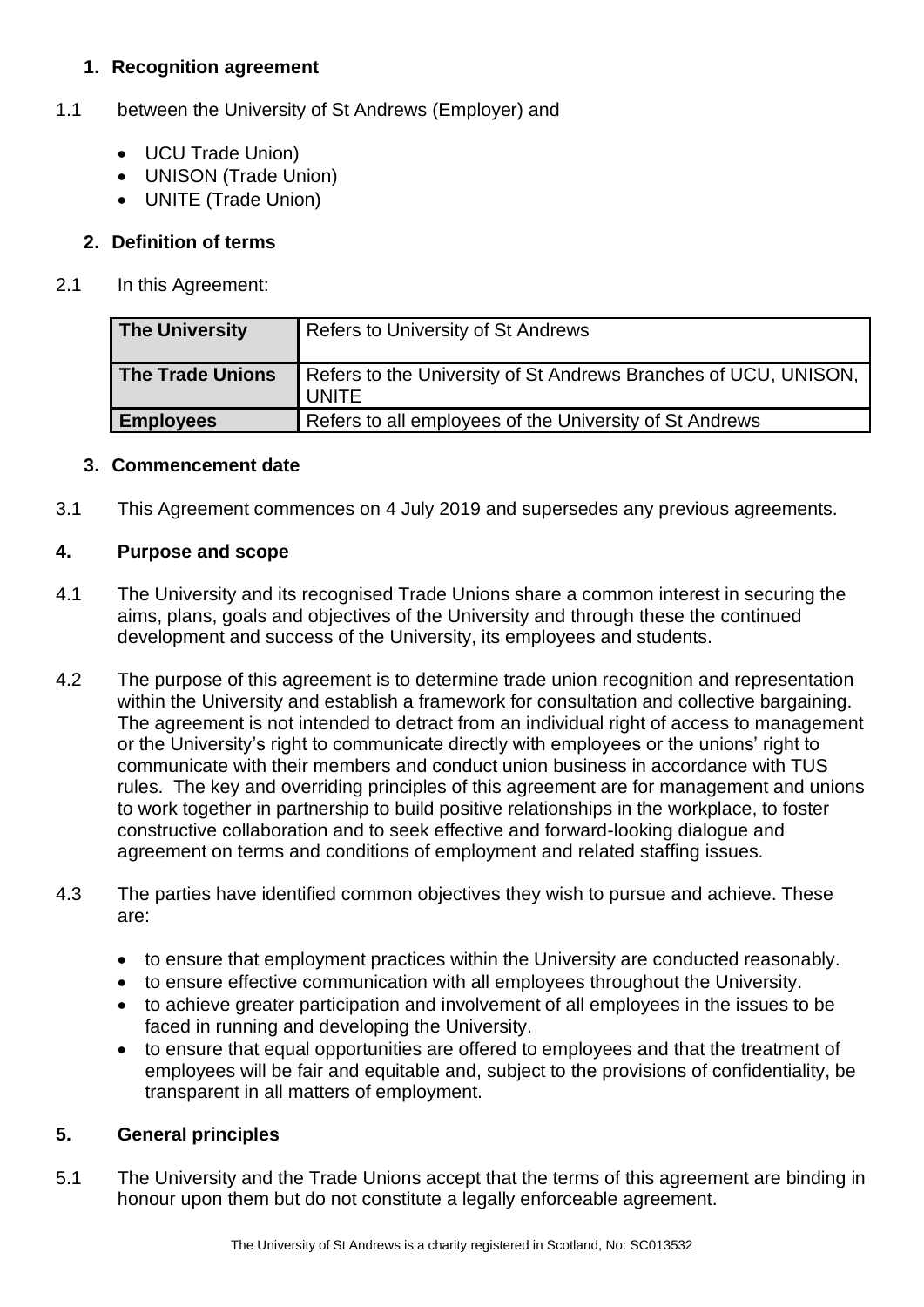- 5.2 The Trade Unions recognise the University's responsibility to plan, organise and manage the work of the University in order to achieve the best possible results in pursuing its overall aims and objectives.
- 5.3 The University recognises the Trade Unions' responsibility to represent and protect the interests of their Members.
- 5.4 The University will supply information about Trade Unions to newly appointed employees.
- 5.5 The University advises employees of their right to become and remain members of an appropriate union in accordance with this agreement.
- 5.6 The University and the Trade Unions recognise their common interest and joint purpose in furthering the aims and objectives of the University and in achieving reasonable solutions to all matters which concern them. Both parties declare their commitment to maintain good industrial relations.
- 5.7 The University and the Trade Unions accept the value of appropriate joint consultation and collective bargaining in securing their objectives. They acknowledge the value of up to date information on important changes which affect employees of the University.
- 5.8 The University agrees to facilitate the ability of all their employees to advance the goals and objectives of the organisation by valuing their input in the development of a collegial working environment.
- 5.9 A full list of the Trade Union Bargaining Groups is set out in [Appendix B.](#page-10-0)

#### <span id="page-3-0"></span>**6. Union representation**

- 6.1 The University recognises the three named trade unions as the Trade Unions with which it will consult and negotiate in all matters set out in this agreement.
- 6.2 The University recognises UCU, UNISON and UNITE as the bodies representing employees for the purposes of informing and consulting, negotiation and collective bargaining for the workforce. Subject to clause 4.2 informing and consulting employees will take place through recognised representatives of the three Trade Unions.
- 6.3 The University accepts that the Trade Unions' members will elect representatives in accordance with their Union rules to act as their spokespersons in representing their interests.
- 6.4 The Trades Unions agree to inform the University through the Director of HR of the names of all elected representatives in writing within five working days of their election and to inform the University in writing of any subsequent changes, each time within five working days of the change having taken place. Persons whose names have been notified to the University shall be the sole representatives of the Trade Union membership**,** and the representatives of employees for the purposes of information and consultation, negotiation and collective bargaining.
- 6.5 The University recognises that Trade Union representatives fulfil an important role and that the appropriate discharge of their duties as union representatives will in no way prejudice their career prospects or employment with the University as supported by the [Dignity and](https://www.st-andrews.ac.uk/media/human-resources/new-policy-section-documents/dignityandrespectatwork/Dignity%20and%20Respect%20at%20Work%20Policy%20-%20April%202018.pdf)  [Respect at Work Policy](https://www.st-andrews.ac.uk/media/human-resources/new-policy-section-documents/dignityandrespectatwork/Dignity%20and%20Respect%20at%20Work%20Policy%20-%20April%202018.pdf) and the Equality Policy. The University will undertake the check-off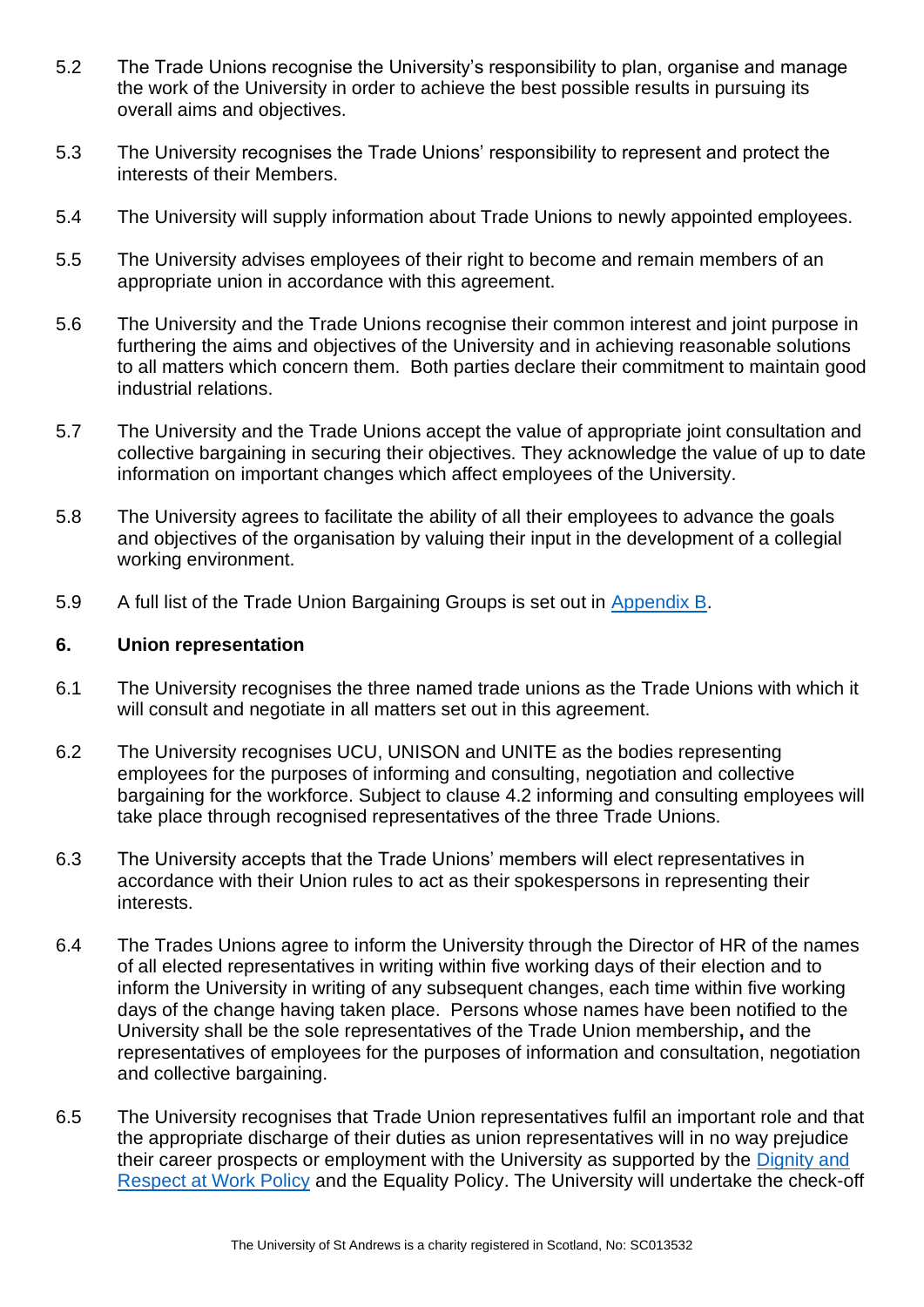of trade union subscriptions for any employee requesting this facility. Arrangements will be subject to compliance with the legislative requirements in place from time to time.

## <span id="page-4-0"></span>**7. Time off for Union meetings and other facilities**

- 7.1 Facility Time generates benefits for employees and managers and helps to deliver effective joint working between union reps and employers. The campus unions note the current obligation on the University of the Trade Union (Facility Time Publication Requirements) Regulations 2017. Campus unions will provide to the employer the information required to meet the facility time publication requirements.
- 7.2 Meetings of Union members jointly or by each individually recognised Trade Union may be held on the University's premises, where practical, at reasonable time and with reasonable frequency. Such meetings will be open to all employees who are members of the recognised Trade Unions.
- 7.3 Where necessary for the purposes of informing and consulting the workforce, meetings may be organised by the Unions on the University's premises, where practical, at reasonable times and with reasonable frequency. Such meetings will be open to all employees.
- 7.4 Trade Union meetings, for members, may be held on the University's premises inside working hours at reasonable times and with reasonable frequency. For General Meetings the Trade Union/s shall provide the University with a timetable of regular meetings or give at least five working days' notice of the intention to hold a meeting.
- 7.5 Subject to the University's right to withdraw access at any time for any reason the University agrees to provide reasonable access to facilities to the Trade Union representatives where necessary to enable them to discharge their duties appropriately.
- 7.6 Subject to the agreement of the University, Trade Union representatives will be granted appropriate and reasonable paid time off to attend training courses run by the Trade Union or other appropriate bodies which are relevant to the discharge of their Trade Union duties.
- 7.7 Trade Union representatives will be permitted to take reasonable paid time off during working hours to enable them to carry out their duties under this agreement. The amount of time off will take into account preparing for meetings, attending meetings, informing members of progress and outcomes of meetings, and representing members. The University will grant an amount of time off with pay as is reasonable in all the circumstances. In this respect, the trade unions must be aware of and prioritise the University's circumstances and operational requirements when requesting time off. These will include academic and support requirements, working arrangements and health and safety considerations. In accordance with the principles of the ACAS Code of Practice on Time Off for Trade Union Duties and Activities Section 4 Paragraphs 35-42, the University's line managers and Trade Union representatives must seek to agree mutually convenient times to minimise the operational impact of the time off.
- 7.8 Whilst all reasonable time off for the purpose of taking part in Trade Union activity as per ACAS code of practice will be agreed, a system of financial compensation for the Schools/Units providing trades union representatives will be put in place. This system is a notional way of calculating financial compensation, not a limit to the amount of time representatives may take off. The system will be based on membership numbers. Each member will equate to 1 hour time off, a further 50 hours per year will be added for each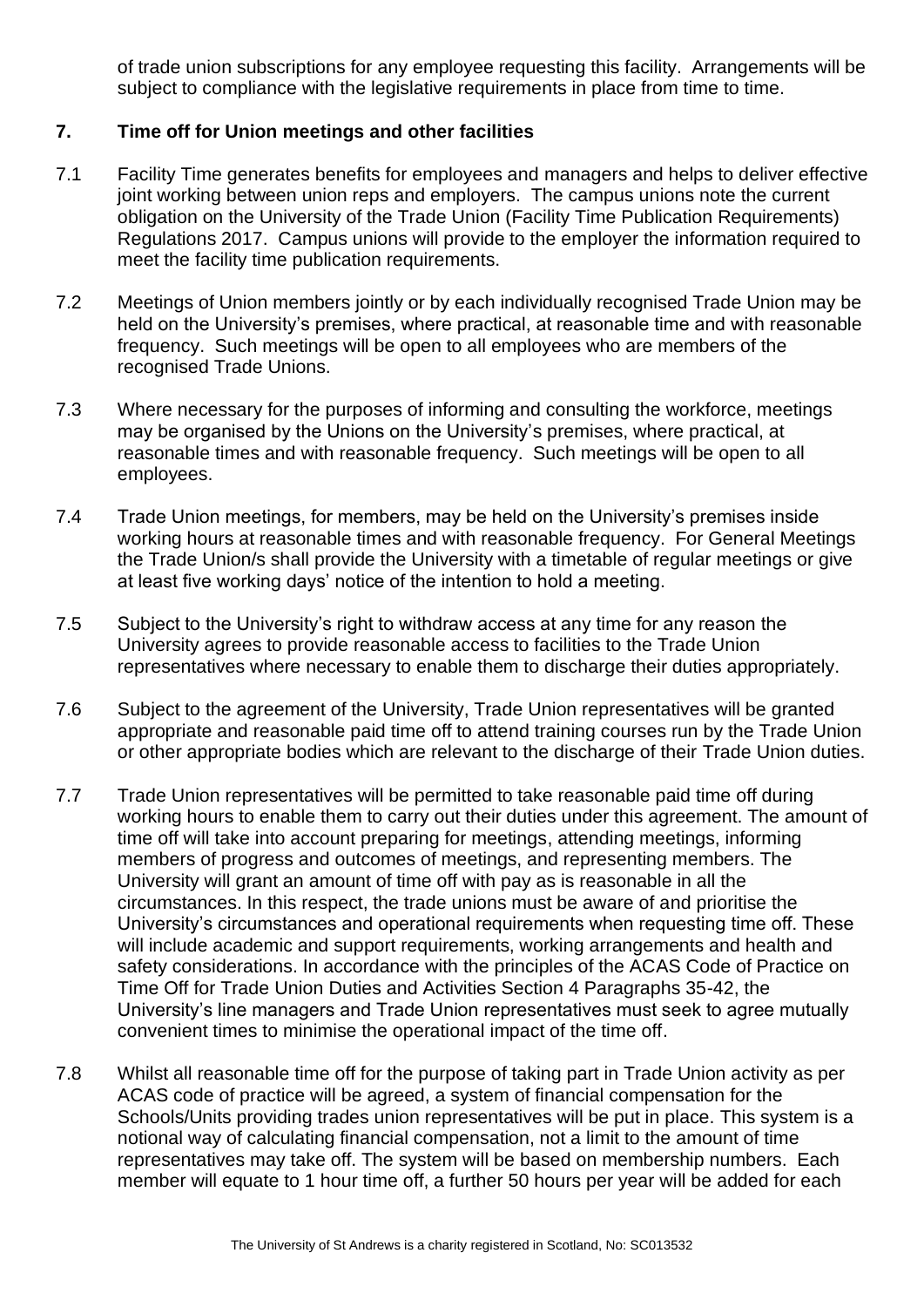Union. Time off shall be calculated every July and implemented every August utilising the memberships of the trade union.

- Example: Branch membership= 150 x 1 hour = 150 hours + 50 hours = 200 hours' time off, annually.
- 7.9 Where such duties cannot be carried out as part of the normal working day as much notice as possible will be given of the need to take time off. Part-time staff or those employees who work hours outside the standard office hours shall not be discriminated against.

## <span id="page-5-0"></span>**8. Time off for Health and Safety Representatives**

- 8.1 The Trade Unions are responsible for the appointment of Health and Safety Representatives. The University has a duty to permit safety representatives reasonable time off with pay for the purposes of:
- 8.1.1 Performing their function under section 2(4) of the Health and Safety at Work Act 1974 and paragraph (1) (a) to (h) of Regulation 4 of Safety Representatives and Safety Committee Regulations 1977.
- 8.1.2 Undergoing reasonable training in order to carry out the function referred to at 8.1.1.

## <span id="page-5-1"></span>**9. Time off for Union Learning Representatives**

- 9.1 Accredited and sufficiently trained Union Learning Representatives are entitled to take reasonable time off for the following purposes in respect of trade union members:
	- Identifying and analysing learning or training needs;
	- Providing information and advice about learning or training matters;
	- Arranging learning or training;
	- Promoting the value of learning and training;
	- Consulting the University's Management in relation to such activities;
	- Preparation in relation to such activities;
	- Undergoing training to carry out their duties and responsibilities.

## <span id="page-5-2"></span>**10. Joint Negotiating and Consultation Committee**

- 10.1 The University and the Trade Unions agree to set up a Joint Negotiating Committee (**JNCC**) consisting of representatives of both sides.
- 10.2 The **JNCC** shall be governed by an agreed written constitution which will be attached to this agreement in [Appendix A.](#page-8-0)
- 10.3 The University will fulfil its obligations under current employment legislation relating to the disclosure of information. The University undertakes to make reasonable endeavours to supply the Trade Unions with the necessary and appropriate information for it to carry out effective consultation and negotiation. This shall include the University's employment policies and procedures and proposed amendments and additions.
- 10.4 The University and the Trade Unions recognise the following issues as falling within the remit of the Joint Negotiating Committee:
	- terms and conditions of employment;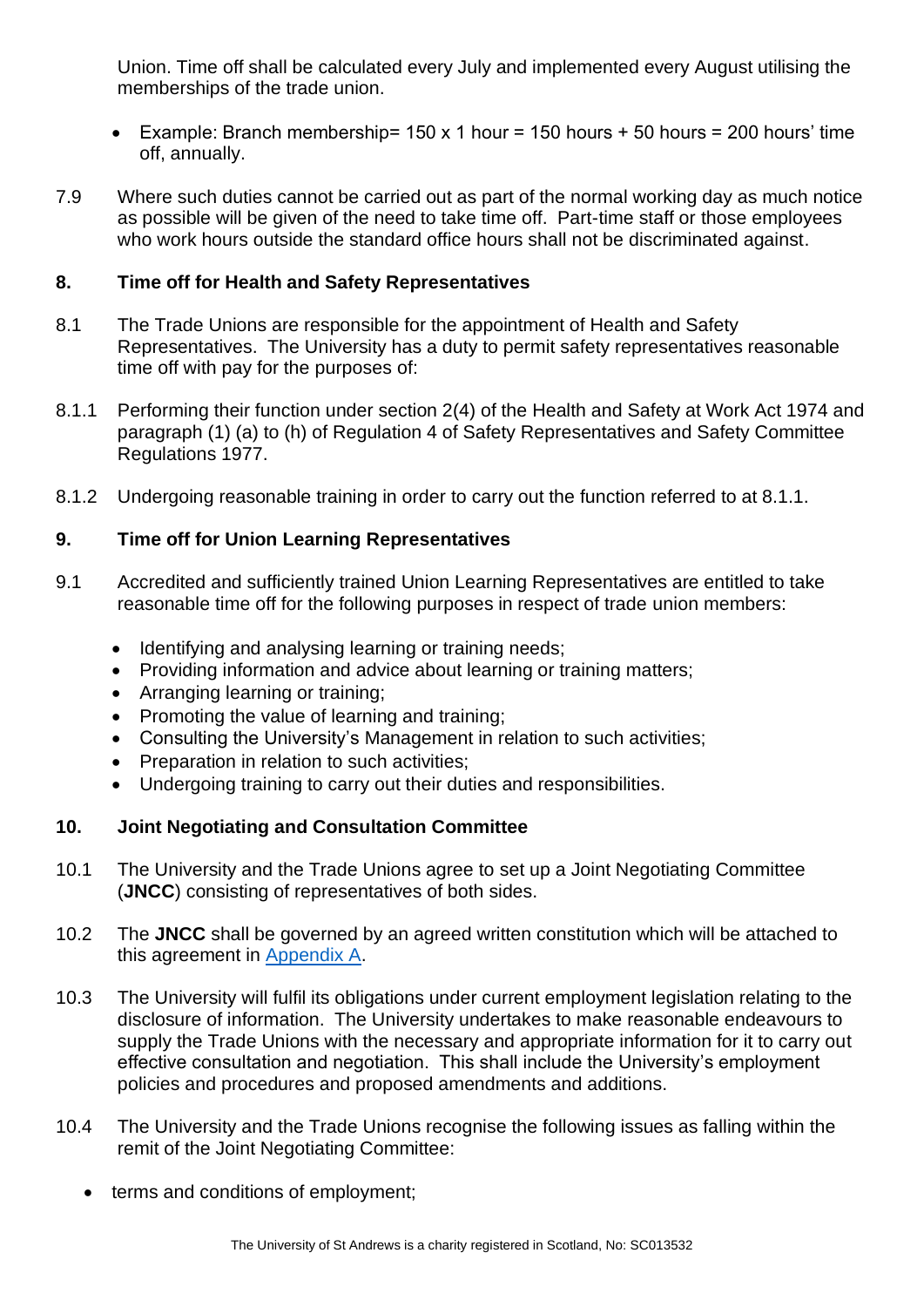- pay (when not covered by JNCHES) and grading;
- pensions (when not covered by UK-wide arrangements);
- redundancy policy;
- reorganisation or restructuring of organisational units or of work likely to result in redundancy or the movement of staff to different areas;
- individual and collective grievance policy and procedures:
- disciplinary policy and procedures;
- capability policy and procedures;
- sickness absence policy and procedures;
- health and safety.
- 10.5 This list is not exclusive, and both sides may bring other subjects to meetings for discussion. It is the aim of both sides to achieve satisfactory resolution of as many issues as possible through early engagement.
- 10.6 Where the Trade Unions and the University are unable to reach agreement the dispute procedure set out in this document may be invoked. Should the dispute procedure not produce a resolution, the University reserves the right to implement such decisions as it considers appropriate, to ensure that its obligations in law are met.
- 10.7 The Trade Unions reserve the right to engage with their members and campaign on any unresolved issues including balloting members for Industrial Action.

#### <span id="page-6-0"></span>**11. Special Interest Groups**

11.1 From time to time the employer's side may meet with the representatives of one (or more) of the three recognised unions as a Special Interest Group (SIG). The purpose of each special interest group will be to negotiate and consult on issues which are of direct relevance only to that bargaining group. The membership of each SIG committee will be agreed by each SIG. The administration and those eligible to participate as representatives of the SIG will follow the process set out in the JNCC constitution. Such meetings will be consistent with the object and scope of the JNCC as set out in this document. Minutes of each special interest group will be reported to the JNCC for information. Issues of negotiation which require agreement and which relate to each distinct bargaining group, will be the sole responsibility of each Special Interest Group. The outcomes and agreements reached will be reported back to the JNCC.

#### <span id="page-6-1"></span>**12. Grievances and Discipline**

- 12.1 The University recognises the Trade Unions' right to represent the interests of all or any of their members at all stages during grievance and disciplinary procedures and to call in Union representatives who are not employees of the University wherever this is considered appropriate, for example, Full Time Officials.
- 12.2 The University undertakes to inform the Trade Union representatives immediately of the name of any trade union officer faced with disciplinary action to enable the Union to make appropriate arrangements for representation. This information will be limited to the name of the officer only and only upon the University obtaining that individual's consent.
- 12.3 Trade Union representatives will be permitted to spend reasonable paid time inside working hours to discuss grievance, disciplinary or sickness absence matters with affected employees, and to prepare their case, in accordance with ACAS Code of Practice.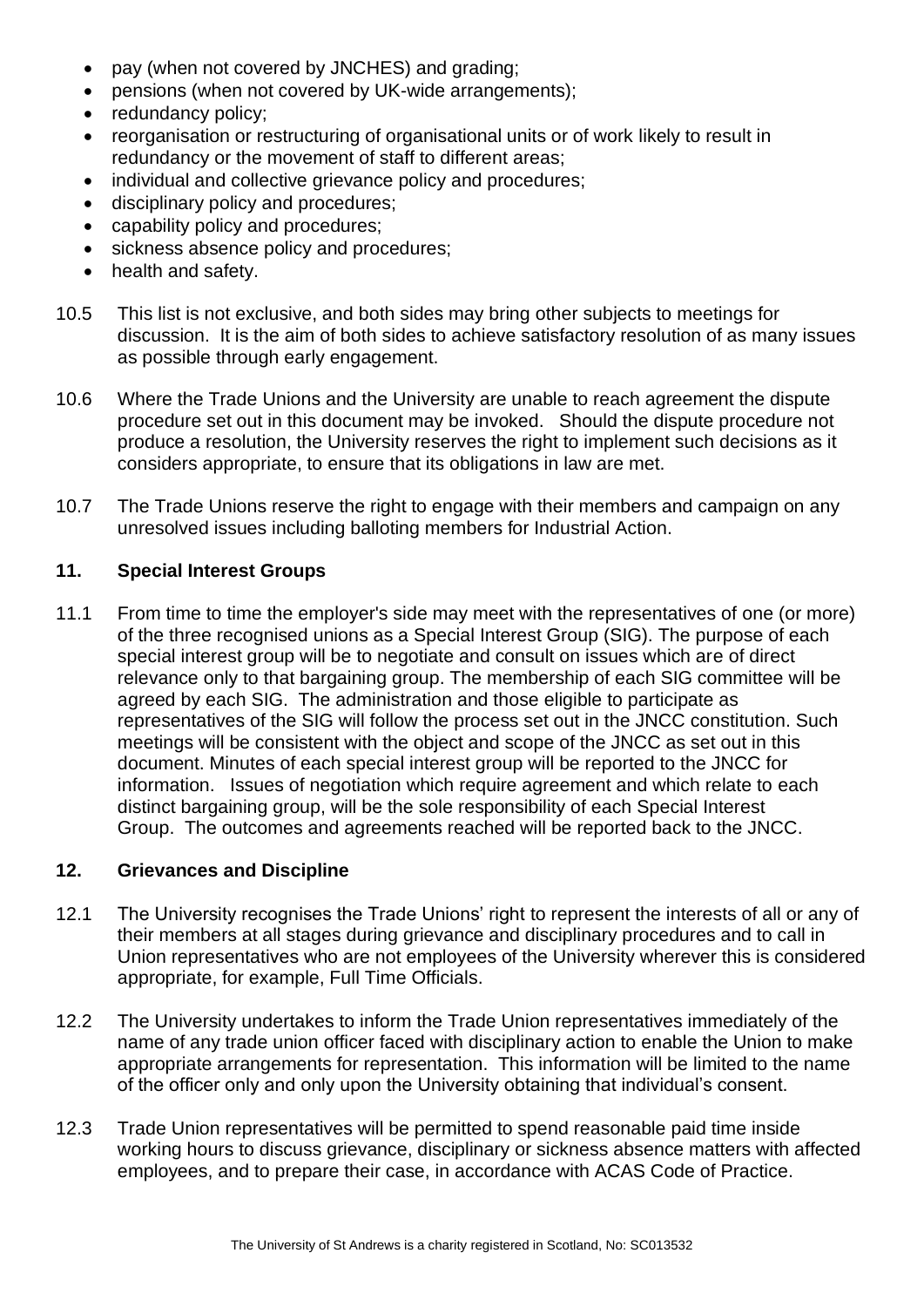#### <span id="page-7-0"></span>**13. Variations**

13.1 This Agreement may be amended at any time with the consent of all parties.

#### <span id="page-7-1"></span>**14. Dispute**

- 14.1 Any material dispute regarding the application of this agreement which may significantly impact upon a significant number of employees shall be referred to the VP Governance.
- 14.2 An extraordinary JNCC, to which Regional Officers can attend, will be held within 21 days the purpose of which will be to reach agreement and resolve the dispute.

#### <span id="page-7-2"></span>**15. Termination**

15.1 The parties to this Agreement reserve the right to terminate it by giving three months' notice in writing.

#### <span id="page-7-3"></span>**16. Review**

16.1 To be reviewed one year after implementation date and subsequently biennially thereafter.

| SIGNED: Alastan Moonle                                                  |
|-------------------------------------------------------------------------|
| for (the University of St Andrews)                                      |
| $-1$ - $-1$ - $-1$ - $-1$ - $-1$ - $-1$ - $-1$<br>SIGNED:<br>For UNISON |
| $1.7 -$<br>SIGNED:<br>For UCU                                           |
| SIGNED:<br>for UNITE                                                    |

| number | Version   Purpose / changes                             | <b>Document</b><br>status | ∣ Author of<br>changes, role<br>and school /<br>unit | <b>Date</b> |
|--------|---------------------------------------------------------|---------------------------|------------------------------------------------------|-------------|
| 1.0    | Migration of the<br>document to the<br>Governance Zone. | Published                 | <b>Mairi Stewart</b><br>Human<br><b>Resources</b>    | 04/07/2019  |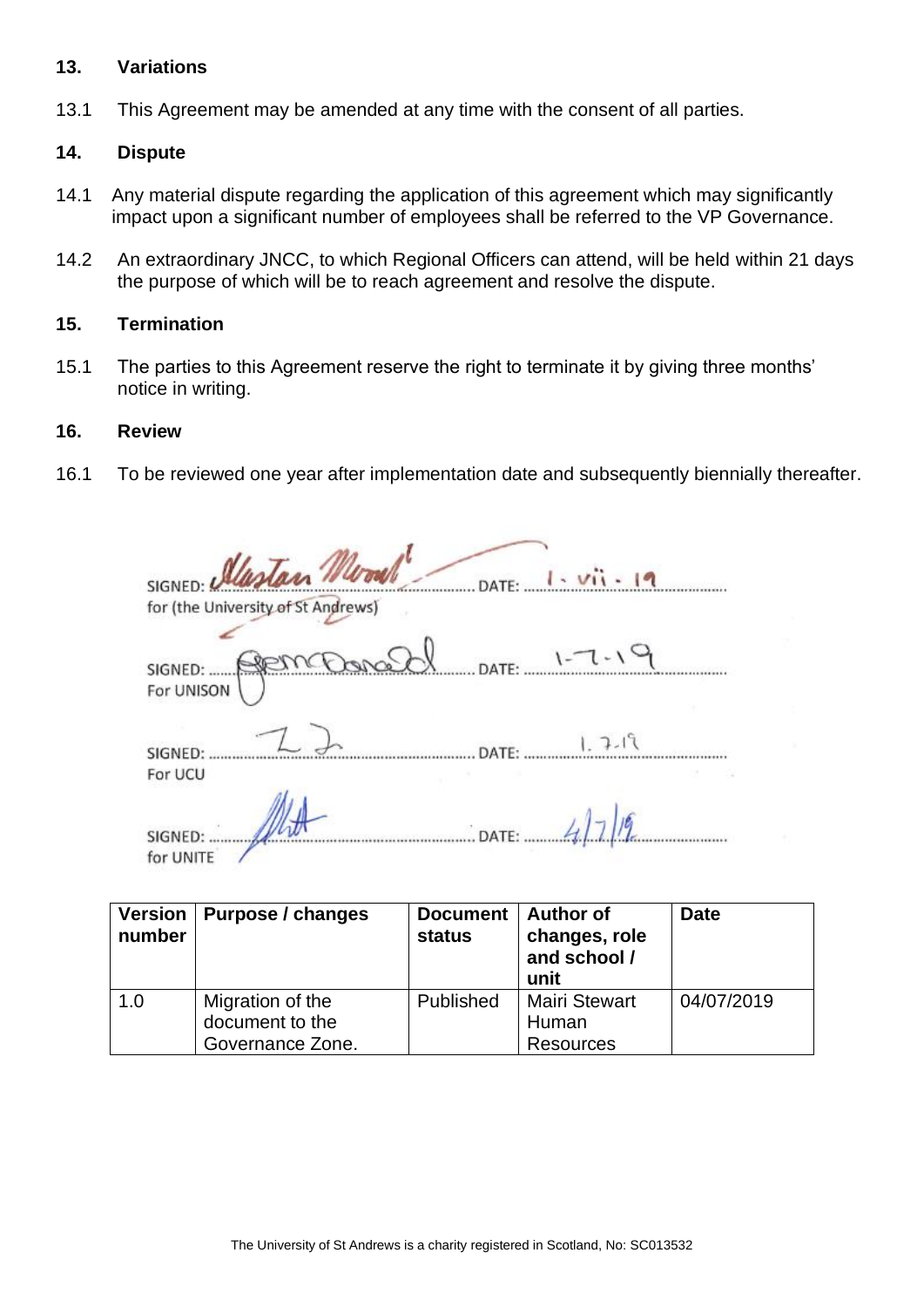# <span id="page-8-0"></span>**Appendix A: Constitution of the Joint Negotiating and Consultation Committee**

#### 1. **Title**

1.1 The Committee shall be known as the Joint Negotiating and Consultation Committee, known as the JNCC.

#### 2. **Object**

2.1 To establish a workable and effective arrangement for good industrial relations, for the avoidance of any misunderstanding and for the promotion of joint participation in all matters of common interest and concern on a genuine consultative and negotiating basis at the University, as outlined in Clause 10 of the Recognition Agreement.

#### 3. **Meetings**

- 3.1 Meetings of the JNCC shall normally be every two months with a prepared agenda which shall normally be issued seven days before each meeting. The Agenda shall provide for any other business of an urgent nature to be discussed.
- 3.2 Special meetings may be called by either the Trade Unions or the University. Such meetings must be convened within fourteen days, unless the side requesting the meeting agrees otherwise, but always within twenty-eight days.

#### 4. **Scope of Committee**

4.1 The JNCC is authorised to consider and negotiate on all matters specified in Clause 10 of the Recognition Agreement.

#### 5. **Constitution**

- 5.1 There shall be an employer's side and a Trade Union side.
- 5.2 Each Union may nominate up to 2 members to attend the meetings. Those attending need not be the same for each meeting.
- 5.3 The meetings will be attended by Vice-Principal Governance, Chief Legal Officer, Director of HR and an HR Officer (when appropriate).
- 5.4 Each side shall confirm the names of its representatives on an annual basis and inform the other immediately of any changes in the interim period.
- 5.5 Each side shall make every effort to send its confirmed representatives to each meeting but substitution will be permitted on both sides where it cannot be avoided.
- 5.6 The University and the Trade Unions will be entitled to have appropriate advisors in attendance, where appropriate, who will have speaking rights. Each side shall give a minimum of seven days' notice to the other side of its intention to invite such advisors to the meeting.
- 5.7 The Chairperson for each meeting will be the Vice-Principal Governance, unless agreed otherwise.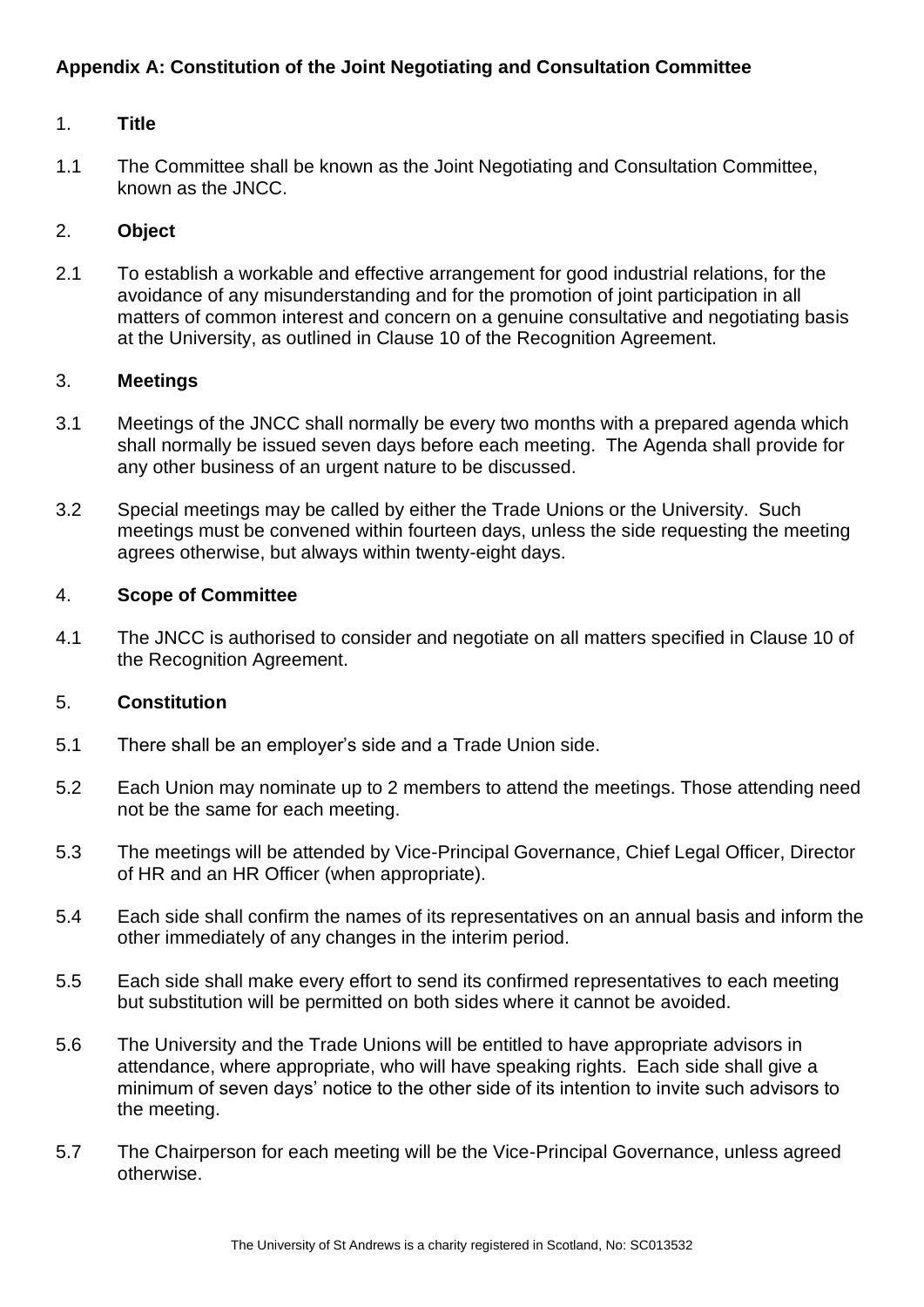- 5.8 The University will provide a secretary who will be responsible for convening meetings, preparing agenda in consultation with both sides, and taking and circulating minutes. Minutes shall be subject to the agreement of the Committee agreed at each subsequent meeting.
- 5.9 Meetings shall be judged to be quorate if all three Trades Unions are represented and if two members of the management side are present.

# 6. **Status of Resolutions**

6.1 Resolutions of the JNCC shall not be binding on either side but shall be recommendations only to the respective parties (the University of St Andrews and the Unions) whose ratification shall be required before agreement is deemed to be reached.

#### 7. **Communications**

7.1 Members of both sides shall be afforded reasonable facilities to visit and communicate with all offices and employees of the University.